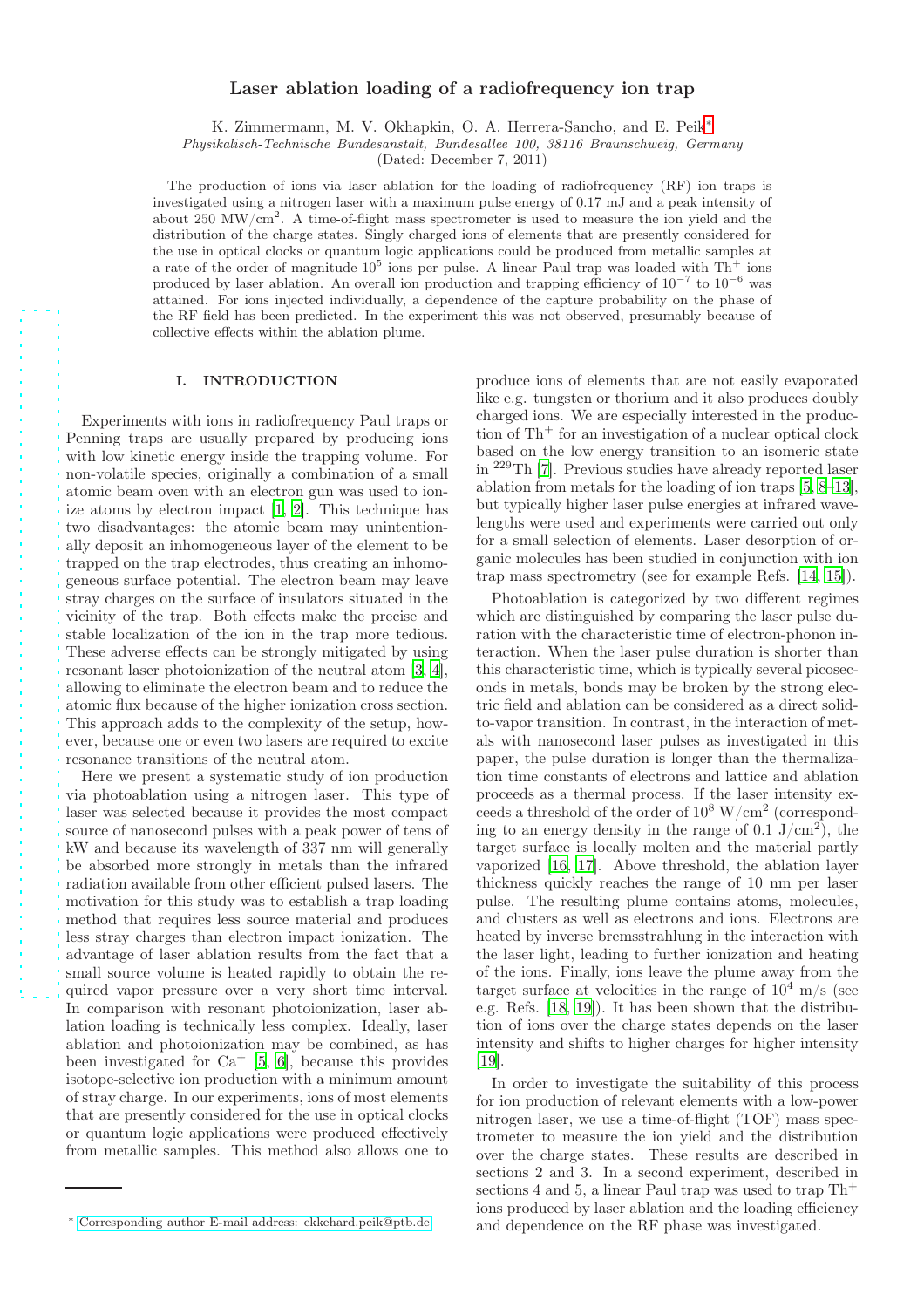### II. LASER SOURCE AND TIME-OF-FLIGHT SPECTROMETER

A commercially available nitrogen laser (model SRS NL-100) is used at a wavelength of 337 nm with a maximum pulse energy of 170  $\mu$ J, a pulse duration of 4 ns, and a maximum repetition rate of 20 Hz. To obtain intensities higher than the ablation threshold, the transverse multimode laser beam was focused to a spot of dimensions  $100 \cdot 150 \,\mu\text{m}^2$  (to within  $\pm 10\%$  uncertainty) using a lens system as indicated in figure [1.](#page-1-0) Thus the obtained peak intensity is about  $280 \,\mathrm{MW/cm^2}$  and the energy density is  $1.1 \,\mathrm{J/cm^2}$ .

In order to characterize the distribution of charged ablation products we use a TOF mass spectrometer [\[20](#page-5-15)]. This technique is well suited here because the ions are produced during a very short time interval. If, subsequently, the ensemble of ions is accelerated in a static electric field to the same kinetic energy, different masses  $m$  and charges  $q$  will have a distribution of velocities which is proportional to  $\sqrt{q/m}$ . The flight path of the ions is divided into four regions as outlined in figure [1.](#page-1-0) At first, ions are produced in the ablation region. The ion cloud is then moved by a small electric field to the acceleration region where the ions gain most of their kinetic energy. They are injected into the field-free drift region where the mass-to-charge resolution is obtained and are finally detected according to their arrival time.

The ablation targets were mounted in a cubic vacuum chamber segment that was evacuated to  $10^{-6}$  Pa. The sample is in electrical contact with a repeller plate held at a potential of  $+2000$  V, defining the ablation region with a spacing of 10 mm to the first grid at a voltage of  $+1900$  V. A second, grounded grid, mounted 10 mm behind the first grid, creates the acceleration region. Attached to the cubic chamber, a 1.25 m long tube provides the drift region between the second grid and a third grid, also at ground potential, at the end of the tube. The positive ions are then accelerated towards the cathode of a channeltron electron multiplier that was held at a voltage of −2000 V. The signal current of the channeltron was converted to a voltage using a transimpedance amplifier and was measured with a digital storage oscilloscope. A small fraction of the ablation laser beam was detected by a photodiode in order to start the oscilloscope scan.

A typical result for the ablation of thorium is shown in figure [1.](#page-1-0) It shows a signal of  $Th<sup>+</sup>$  with the maximum of the peak in good agreement with the calculated flight time. A  $Th^{2+}$  signal is clearly seen as well, but no evidence of Th<sup>3+</sup> at the expected time of  $\approx 19 \,\mu s$  is found. The width in the arrival times for these ions is much larger than the laser pulse duration and is a consequence of field inhomogeneity in our TOF setup. In addition, an unresolved contribution from  $ThO<sup>+</sup>$  ions contributes to a shoulder trailing the  $Th^+$  signal. Much narrower signals of light molecular ions from the residual gas or desorbed from the surface are observed at  $\approx 10 \,\mu s$  and show similar distributions in ablation measurements for all tested materials. The peaks can be assigned to molecular ions of water, nitrogen, and oxygen.



<span id="page-1-0"></span>FIG. 1. Setup of the time-of-flight mass spectrometer and typical experimental result. All distances are given in mm. 1 - ablation region, 2 - acceleration region, 3 - drift region, 4 - detection region with channeltron. Dashed lines indicate grids. The inset shows a TOF spectrum obtained in the ablation of thorium metal.

### III. ION YIELD AND DISTRIBUTION OF CHARGE STATES

A number of elements that are of interest for current ion trap experiments were tested and the ablation yields for the observed singly and doubly positively charged ions are noted in Table [I.](#page-1-1) The number of ions was calculated from the pulse area of the channeltron signal and was normalized to  $Th^+$ , corresponding to a detected ion number of about  $10^5$  per laser pulse. From all tested metals, including the refractory metals molybdenum, tantalum, tungsten, and also from a silicon crystal, singly charged atomic ions could be produced effectively. Doubly charged ions were observed for Mo and Th only. For samples of Ca, Sr and Yb, oxide molecules could be detected as well. Since the yield of the oxide ions was not stable for the investigated metals as seen in figure [2](#page-2-0) and discussed below, the detected amount of oxides is not included in the table. In general, the total number of detected ions scales roughly inversely proportional with the heat of evaporation of the corresponding metal.

TABLE I. Relative ablation ion yields for different elements and ionization states at a laser intensity of 250 MW/ $\text{cm}^2$ , normalized to the yield of  $\text{Th}^+$ .

<span id="page-1-1"></span>

| element    | symbol $1+2+$   |              |     |
|------------|-----------------|--------------|-----|
| aluminum   | Αl              | 0.5          |     |
| silicon    | Si              | 0.8          |     |
| calcium    | Ca.             | 4.7          |     |
| copper     | Cп              | 1.1          |     |
| strontium  | Sr              | 1.4          |     |
| molybdenum | Mo              | $0.6 \; 0.1$ |     |
| indium     | In              | 1.8          |     |
| ytterbium  | Yh              | 0.8          |     |
| tantalum   | Ta.             | 0.7          |     |
| tungsten   | W               | 0.4          |     |
| gold       | A <sub>11</sub> | 0.6          |     |
| thorium    | Тh              | 1.0          | 0.3 |

The TOF spectra detected from Sr and Yb samples showed a significant abundance of oxide ions. The employed metal samples were heavily oxidized due to expo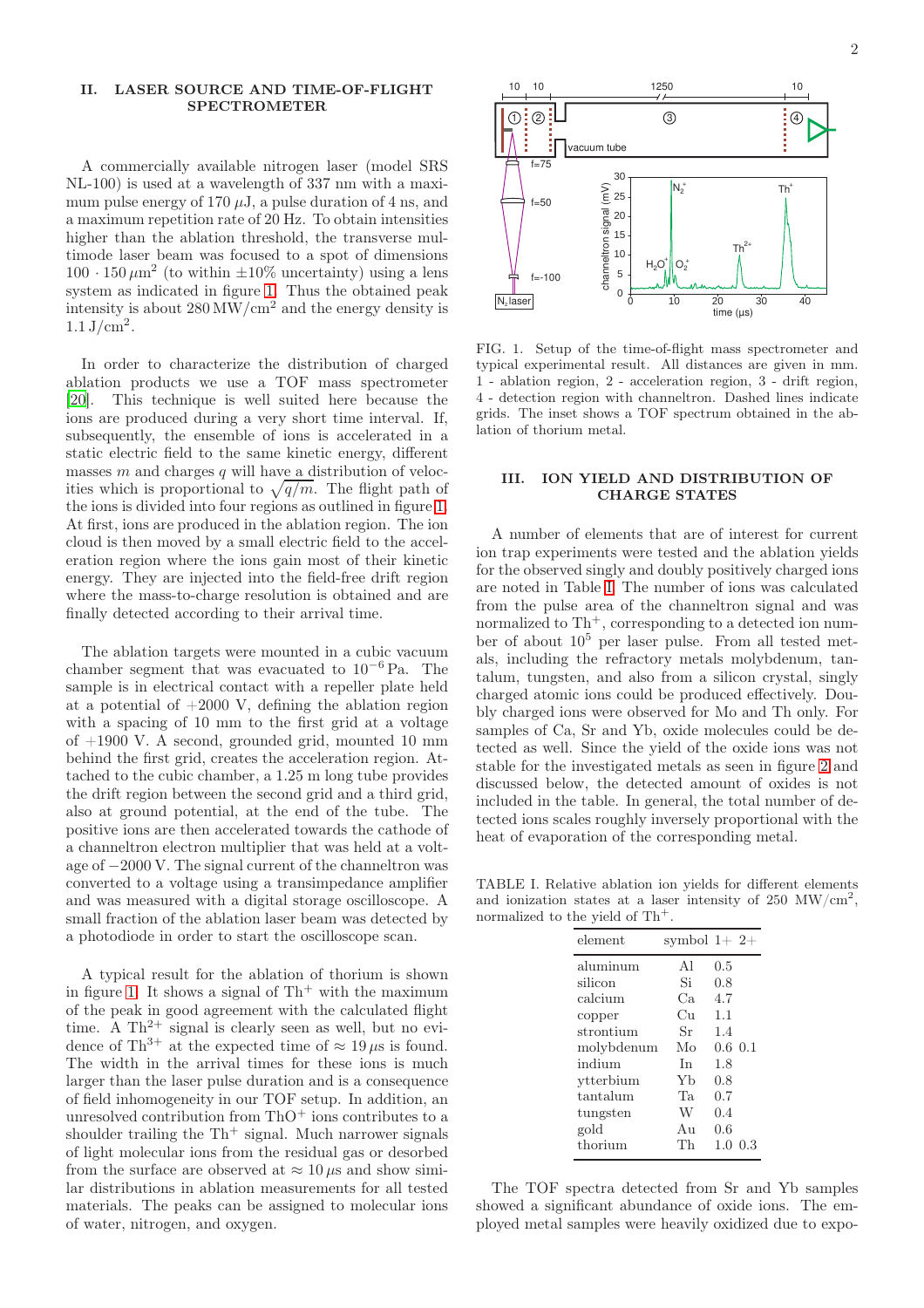sure to air for prolonged periods. Usually, these metals must be handled in a protective gas atmosphere to prevent the formation of oxide layers. Right after focussing the laser on the untreated surface of the Sr sample, the amount of detected  $SrO<sup>+</sup>$  ions is considerably higher than the amount of  $Sr^+$  ions. Doubly charged  $SrO^{2+}$  ions were detected as well. Repeated laser pulses on the same spot decrease the amount of detected  $SrO<sup>+</sup>$  and  $SrO<sup>2+</sup>$  ions significantly until much less molecular ions than atomic  $Sr<sup>+</sup>$  ions are detected after 1000 shots. Figure [2](#page-2-0) shows the number of oxide and atomic ions in the produced ablation plasma as a function of the number of laser pulses on the same spot for two samples of Sr and Yb. For both elements, laser ablation turns out to provide an effective method to remove the oxide layer. The approach of cleaning the surface with multiple laser ablation pulses prior to an actual experiment is an effective method to load ion traps with highly reactive elements without prior handling in a protective gas atmosphere.



<span id="page-2-0"></span>FIG. 2. Evolution of the yield of molecular and atomic ions from laser ablation of oxidized samples of Sr (left) and Yb (right) as a function of the number of laser pulses applied to the same surface area. The lines superimposed on the data points are a guide to the eye.

### IV. LOADING OF A LINEAR PAUL TRAP

In order to test the suitability of the method for loading an ion trap, the laser and optics shown in Fig. 1 were used together with a linear RF Paul trap and the ablation beam was focussed on a target located between the trap electrodes. A segmented linear Paul trap was constructed to store a high number of ions. It consists of cylindrical rods with a diameter of 8 mm, mounted at a diagonal distance of 7 mm between the surfaces of the rods as it is shown in Fig. 3. The trap electrodes are made of copperberyllium and consist of three parts, where the middle section for storage of the ions is 20 mm with an overall length of the three segments of 160 mm. The experiments were conducted with  $Th<sup>+</sup>$  ions.

The operation principle of a Paul trap relies on an alternating electric quadrupole field. The equations of motion for an ion with mass  $m$  and charge  $e$  in a segmented linear Paul trap can be described by a set of Mathieu equations [\[21\]](#page-5-16). The stability of the radial confinement is

determined by the dimensionless parameters:

$$
a_x = \frac{4e}{m\Omega^2} \frac{U_{DC}}{r_0^2} - \frac{4e}{m\Omega^2} \frac{\kappa U_{EC}}{z_0^2}, \quad q_x = \frac{2e}{m\Omega^2} \frac{U_{RF}}{r_0^2}.
$$
 (1)

Here  $U_{RF}$  is the amplitude of the RF voltage (at angular frequency  $\Omega$ ),  $r_0$  and  $z_0$  are the radial and axial distances from the trap center to the end of the middle electrode.  $U_{DC}$  is a static voltage that may be applied to two electrodes of the middle section in order to lift the degeneracy of the radial secular frequencies.  $U_{EC}$  is the static voltage that is applied to all electrodes of the two outer sections for the axial confinement within the middle section with the geometrical factor  $\kappa \approx 0.3$ . In the experiments reported here a frequency  $\Omega \approx 2\pi \cdot 2$  MHz and  $U_{RF}$  between 400 V and 900 V were used, resulting in a q-parameter in the range 0.2–0.4.

The ablation target is placed in the central position between the two lower trap electrodes (see Fig. 3). The ablation laser beam passes through the gap between the upper electrodes and is focussed on the target. The grounded ablation target produces additional gradients of the trapping potential, with the effect of repelling the ions along the axis. For ions in the middle section at an axial distance of about 80 mm from the target, this perturbation has no detectable influence. The yield of captured ions depends on the distance of the ablation target from the axis of the trap. It could be increased by about a factor of two by moving the target 1 mm higher, i.e. closer to the trap axis, but with the disadvantage of significantly higher shot-to-shot fluctuations of the ion number. With the target closer to the trap axis, the ions are produced in a region of smaller trap potential, but the trap is also perturbed more strongly by the target. To maintain a high loading efficiency the position of the focus of the ablation laser beam on the target is shifted periodically because the ablation induces changes in the surface profile.



FIG. 3. Schematic of trap electrodes and Th sample. The Th target is installed in the central position between the two lower trap electrodes of the loading section. The ablation laser beam passes through the gap between the upper electrodes. Units are in mm.

The trap is installed in a low permeability stainless steel vacuum chamber with a diameter of 300 mm. Two  $CaF<sub>2</sub>$  windows in the top and the bottom of the chamber are facing the middle section for the observation of fluorescence light emitted by the ions. A fused silica window in the top provides access for the ablation laser and additional windows around the circumference of the chamber pass laser beams for excitation of the trapped ions. To maintain a pressure in the range of 10<sup>−</sup><sup>8</sup> Pa, a turbomolecular pump is supported by a NEG (Non-Evaporable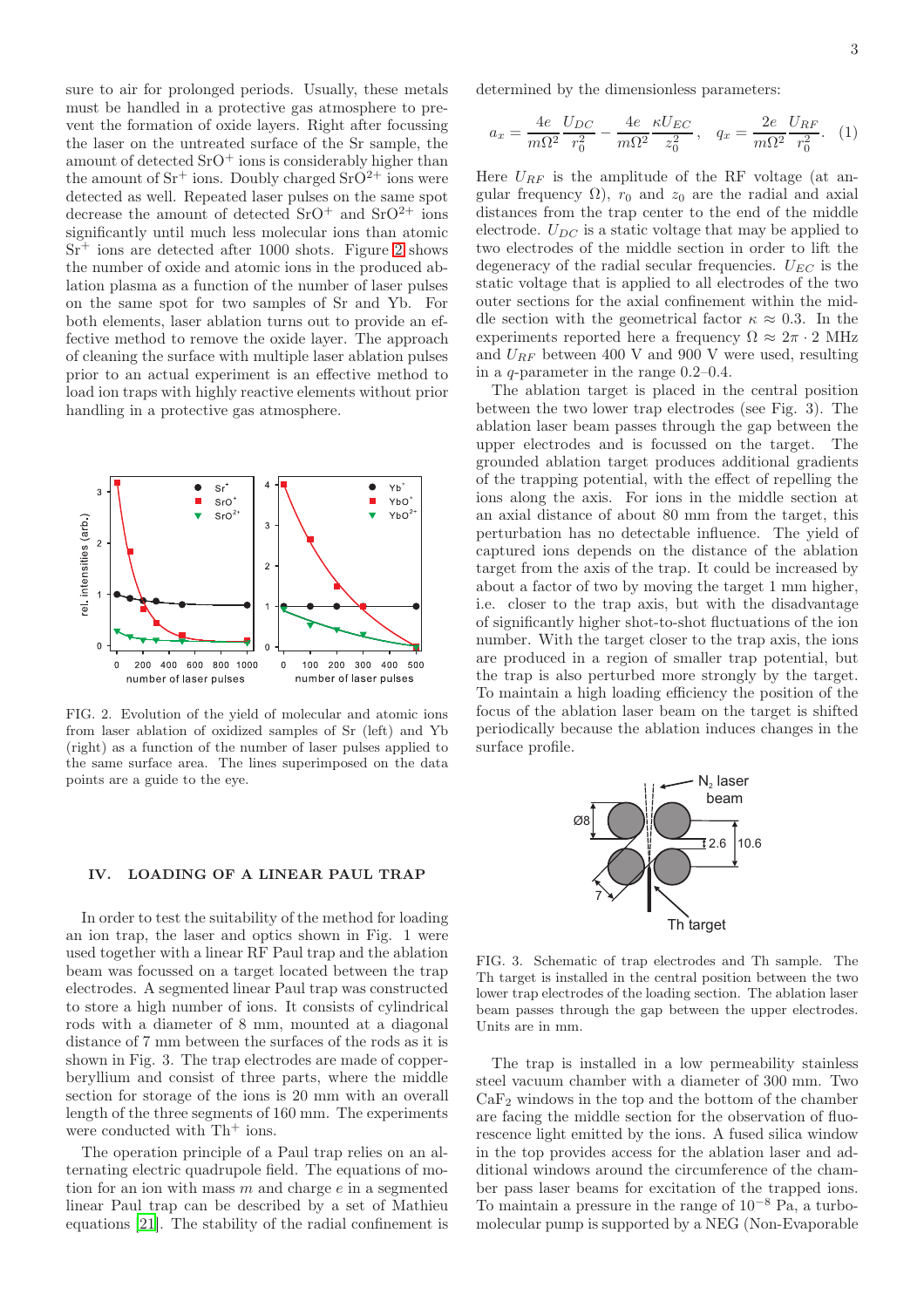Getter) pump that removes water, oxygen and hydrogen but does not pump noble gases that will be used for collisional cooling of the ions. A buffer gas system is attached to provide a supply of helium of high purity.

Different methods were applied to estimate the number of trapped ions. A nondestructive and quantitative method uses electronic detection of the mirror current induced in one of the trap electrodes when the ion cloud is resonantly excited to a collective oscillation at the secular frequency  $[1]$ . A lower limit of  $10^5$  stored ions loaded after 5–10 ablation pulses was deduced from this signal.

A simple quantitative method to measure the ion number is the counting of ions with a channeltron after release from the trap. After a loading and trapping period, the amplitude of the RF voltage is reduced until the ions are extracted towards the channeltron. The opening of the channeltron was facing towards the middle section of the trap perpendicular to the trap axis from a distance of 5 cm. These experiments were performed at buffer gas pressures in the range of  $10^{-4}$  Pa, limited for the operation of the channeltron without discharges. Typically, on the order of  $10^4$  ions were detected after one ablation pulse, consistent with the result from electronic detection described above. The absolute efficiency of this detection method is uncertain because ions leave the trap not only in the direction towards the channeltron. The main advantages of the method turned out to be the experimental simplicity and its insensitivity with respect to the ion species to be detected. This method was used for the experiments on the RF phase dependence of the loading efficiency that are described in section 5.

Future experiments with this setup will focus on laser excitation of the stored  $Th<sup>+</sup>$  ions and optical fluorescence detection provides a convenient measure of the relative ion density in the center of the trap. The ions were excited with a tunable extended-cavity diode laser on the strongest resonance line at 401.9 nm which connects the  $(6d^27s)J=3/2$  ground state with the  $(6d7s7p)$  $J=5/2$  state at 24874 cm<sup>-1</sup>. Helium buffer gas at a pressure of 0.2 Pa was used for collisional cooling and quenching of metastable states. The fluorescence signal was detected at the same wavelength as the excitation with a photomultiplier and was recorded as a function of the number of ablation laser pulses. Figure [4](#page-3-0) shows the results for two different DC axial confinement voltages  $U_{EC}$ . The experiment shows that laser ablation loading in this trap geometry is cumulative over several ablation shots before the ion number saturates. The saturation ion number depended on the trap parameters and but also on the ablation conditions like the laser pulse energy.

## V. INVESTIGATION OF THE RF PHASE DEPENDENCE OF THE LOADING EFFICIENCY

Theoretically, the trajectory of an ion in a RF trap is described by a solution of the Mathieu equation. The stability of the solution (i.e. whether the distance of the ion from the trap center stays finite for all times) depends only on the values of the parameters  $a$  and  $q$  (see Eq. (1)). For a real ion trap with a given extension of the trapping volume that is limited by the electrode surfaces, the stability of a trajectory depends on the initial position and velocity of the ion and on the initial phase of the



<span id="page-3-0"></span>FIG. 4. Fluorescence signal of stored  $Th<sup>+</sup>$  ions for multiple ablation pulses with different DC axial confinement voltages, showing cumulative loading of the trap.

RF field as well. This phase dependence of ion loading has already been studied theoretically in early works, for the rotationally symmetric Paul trap with ions created at rest inside the trap [\[1](#page-5-0)], and for ions injected through holes in the electrodes or through the gap between electrodes [\[22](#page-5-17), [23\]](#page-5-18). In both cases the phase-dependence is found to be pronounced especially for high values of  $q$ . For an initially homogeneously filled trap volume, Ref. [\[1\]](#page-5-0) predicts a modulation of the capture efficiency with the RF phase between  $100\%$  and  $50\%$  for  $q = 0.28$ . Very few experimental studies of this effect have been reported [\[14](#page-5-9), [15](#page-5-10), [24](#page-5-19)], because the most commonly used method of ion creation via electron impact requires a time that is much longer than the period of the RF field.

In the experiment reported here, laser ablation loading of a linear Paul trap produces ions on the nanosecond timescale and is therefore capable of resolving a phase dependent loading efficiency. Since the pulse timing of the ablation laser showed a considerable jitter of about  $3 \mu s$ , it was not possible to trigger it on a definite value of the RF phase. Instead, the phase of the RF field was measured for every ablation shot and the observed ion number on the channeltron was stored and averaged over 45<sup>°</sup> wide bins. The phase convention  $U_{RF} \propto \cos \Omega t$  was used here, i.e. maxima of the RF field strength appear at phases 0 and  $\pm 180$  degree. The q value was chosen in the range that provides the most efficient trapping conditions. The result is shown for trap parameters  $q = 0.4$ and  $a = 0$  as the lower-lying curve (triangles) in figure [5.](#page-4-0) Measurements for  $q = 0.2$  and  $q = 0.3$  lead to similar results. With a statistical uncertainty that allowed to resolve a relative change of the ion number of 4%, no significant phase dependence of the loading rate was observed for these parameters.

In some events close to the field maximum at phase 0, the ablation pulses were accompanied by a temporary breakdown of the RF field. In these events, the loading efficiency was about 20% higher than in the case without breakdowns. The black circles in figure [5](#page-4-0) show data that includes those events. This observation can be understood as follows: Free electrons produced by the ablation laser pulse lead to the ignition of a discharge between the trap electrodes and the grounded ablation target. In these events the RF voltage decreased to less than 50% of its steady state value and recovered within about 5–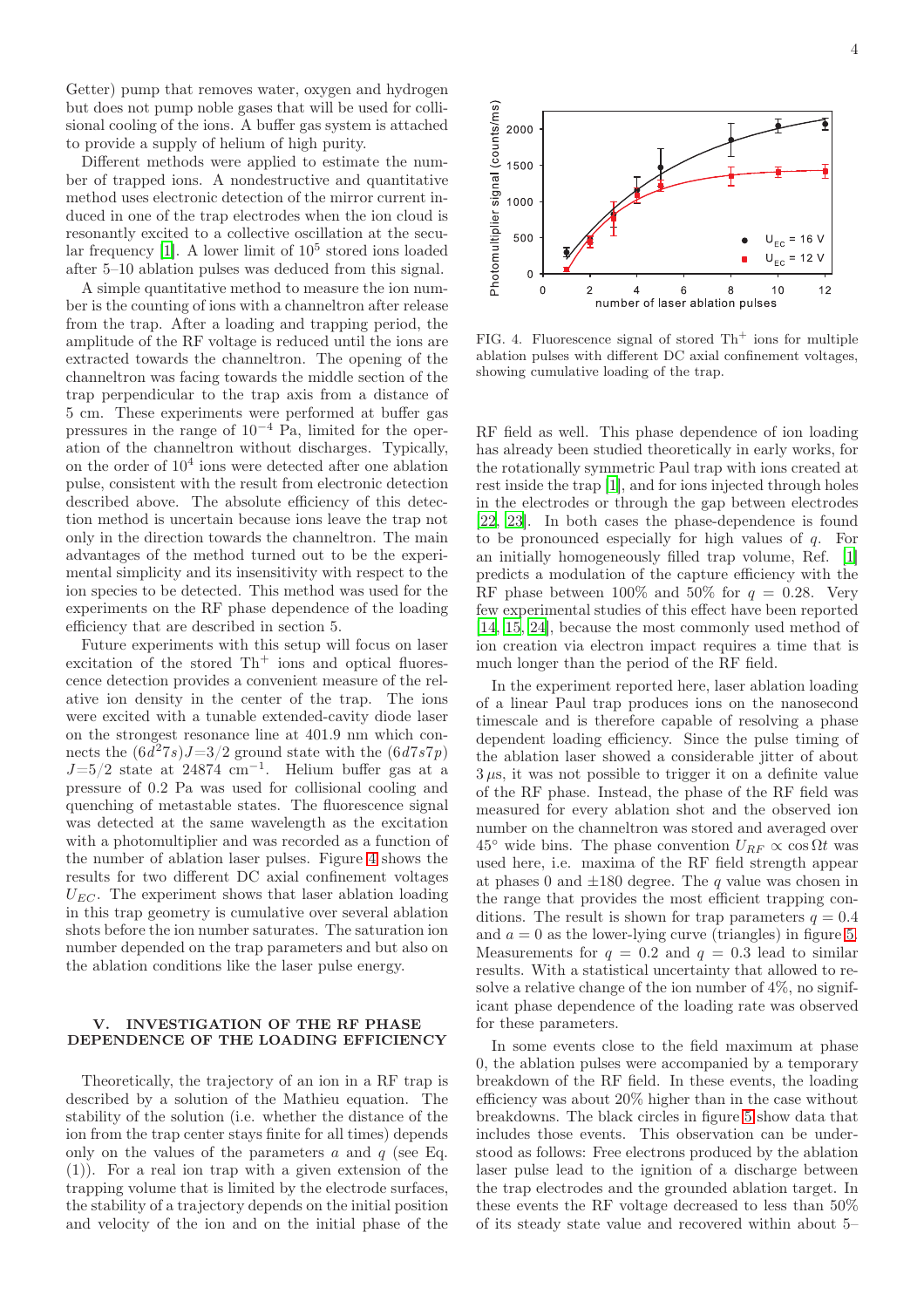

<span id="page-4-0"></span>FIG. 5. Trapped ion number as a function of the timing of the ablation pulse with respect to the RF phase. The triangles show data for events with constant RF amplitude, the black circles include events when the RF amplitude was momentarily reduced (see inset) because of a discharge breakdown that was ignited by photoelectrons from the ablation pulse. The connecting curves are drawn as a guide to the eye.

10 cycles of the driving frequency or about  $3-5 \mu s$ . A typical time dependence of  $U_{RF}$  during a breakdown is shown in the inset of figure [5](#page-4-0) together with the signal from a photodiode that detects the ablation pulse. Similar effects have been described in [\[9](#page-5-20), [10\]](#page-5-21). The ignition of the discharge did not appear in a completely deterministic way and evidently showed a dependence on the RF phase. It is initiated with highest probability when the trapping voltage is close to its maximum and in one polarity only, i.e. once during the RF cycle. In order to test whether the increased loading efficiency during the RF breakdown was associated with the time dependence of the RF amplitude (as proposed in [\[14](#page-5-9)]), a fast voltage controlled attenuator was used to produce a similar envelope of the RF amplitude, correlated with the laser ablation pulse but without the ignition of a discharge. In this test, no enhancement of the ion loading rate was observed. We conclude that the increase of the trapped ion number that was associated with the discharge was due to further electron impact ionization of neutral Th within the ablation plume.



FIG. 6. Results of a numerical simulation of the trap loading as a function of RF phase for the experimental parameters of Fig. 5 (lower data points). The upper curve is obtained for an ion distribution with ten times reduced initial kinetic energy.

In order to obtain a more complete understanding of

these observations, a numerical simulation of the loading process was undertaken. The trap was modeled as infinitely long and ion trajectories were calculated in two dimensions in the plane orthogonal to the trap axis. The initial velocity distribution of the ions in the expanding ablation plasma was derived from an experiment [\[18\]](#page-5-13) performed at laser parameters that were similar to the ones used here, indicating a mean kinetic energy of 100 eV. This is in agreement with observations based on the TOF experiments described in Sections 2 and 3. Simulations were performed for this velocity distribution and for one with the kinetic energy reduced by a factor of 10, to a value below the trap depth. The initial position distribution was assumed to be a point, corresponding to the tip of the ablation target. The simulation did not include any damping of the motion. Collisional damping from helium buffer gas in the investigated pressure range of  $10^{-4}$  Pa results in a damping time in the range of seconds [\[25](#page-5-22)], i.e. in the range of 10<sup>6</sup> RF cycles.

The lower-lying data points in Figure 6 show the calculated capture probability for parameters identical to Fig. 5, obtained from the integration of individual ion trajectories with randomly chosen initial velocity for each value of the phase. The low average capture probability obtained here is in disagreement with the experimental finding of comparable ion numbers in the TOF and trap experiments. For the slower ion distribution (upper curve in Fig. 6), the maximum capture probability approaches unity and a phase-dependent modulation of about 20% is obtained in the simulation. A similar modulation can be seen for the more realistic velocity distribution, though at a lower statistical significance, because of the small overall capture probability.

In comparison with the results from the experiments, it can be seen that the simulation underestimates the capture probability and predicts a phase dependence that is not observed experimentally. Since the initial density of neutral and charged particles in the ablation plume is high [\[16\]](#page-5-11), velocity changing collisions and Debye shielding may be expected to play an important role in the loading of the trap. Shielding will reduce the influence of the trapping field on some ions as long as the density is high. A collision between atoms of identical mass can lead to strong momentum transfer. Both effects may therefore produce a sub-ensemble of ions close to trap center at a kinetic energy that is lower than expected from the model with noninteracting particles. Inclusion of these effects would make a simulation of the process much more involved. A RF phase dependence of the loading efficiency that also depended on the ion density has been observed in an experiment with organic molecules [\[15\]](#page-5-10).

#### VI. CONCLUSION

In conclusion, we have presented a study of the production of metal ions by laser ablation with a compact, low-power nitrogen laser. Significant numbers of singly charged ions could be produced for all the elements studied here. These were selected because they are of interest for ion trap experiments in the domains of optical clocks and quantum information processing. The method also proved to be effective for refractory metals and for thorium. Since ion production occurs on a nanosecond time